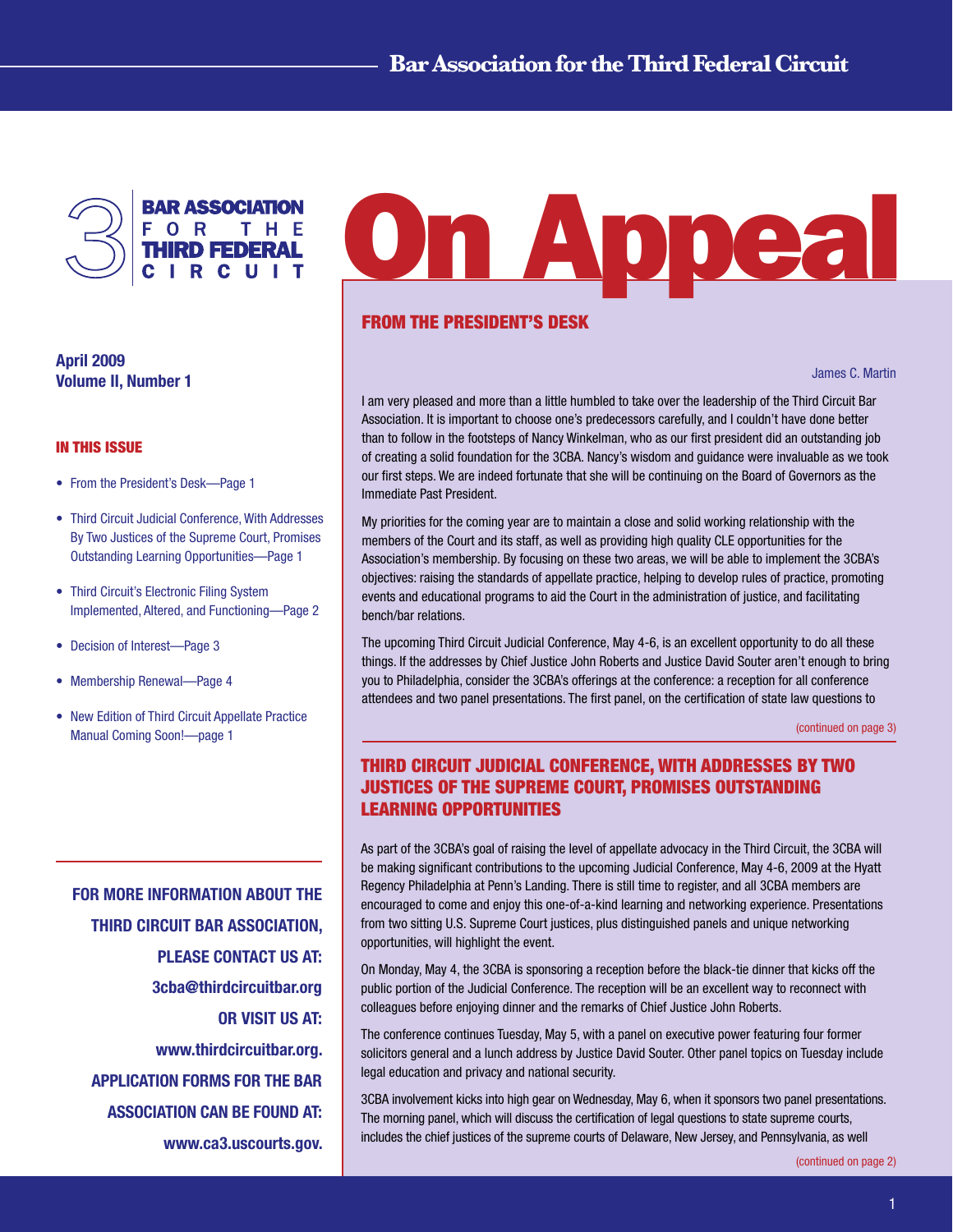

# <span id="page-1-0"></span>Third Circuit's Electronic Filing System Implemented, Altered, and Functioning

#### By George S. Leone, Esq.

The Third Circuit has implemented its Electronic Case Filing (ECF) system. After five months, attorneys are using the ECF system with increasing ease. The Circuit addressed one thorny issue by issuing an order offering parties the choice to file appendices solely in paper form.

The Third Circuit first implemented ECF on December 15, 2008, to complement its earlier electronic Case Management (CM) system. The Circuit simultaneously amended the Local Appellate Rules largely to guide parties in using ECF. We summarized these amended Rules in our article in the December 2008 edition of On Appeal. The Rules themselves are available on the Circuit's home page by **[clicking here](http://www.ca3.uscourts.gov/2008%20LARs%20APPENDIX.pdf)**.

Under the amended Rules, the Circuit requires almost all documents to be filed by ECF through PACER. This replaced the prior paper-only and e-mail filing. Briefs must be filed by ECF with ten paper copies for the Circuit.

Initially, appendices similarly had to be filed by ECF with four paper copies for the Circuit. But filing appendices by ECF sometimes posed a problem because of the size of the electronic appendix. Preparing an electronic appendix by scanning paper documents uses up many more computer bytes than converting a word-processed document to PDF. The Clerk's Office increased the limit for each attachment to an ECF transaction to 3.5 megabytes. That 3.5 MB limit, however, can be reached by approximately 30 scanned pages depending on the documents and scanner settings used. As a result, an attorney filing a scanned electronic appendix would often have to divide it into separate electronic attachments of about 30 pages each. If the total volume of the electronic attachments exceeded the 15 MB limit for each ECF transaction, the attorney would have use more than one ECF transaction to file the electronic appendix. The time and effort involved was a concern to attorneys and the Clerk.

As a result, on March 17, 2009, the Clerk gave parties options on how to file the appendix, in an order available by **[clicking here](http://www.ca3.uscourts.gov/ORDER_OPTIONS_FOR_FILING_APPENDIX.pdf)**. The Clerk's Order gives parties the option whether to file the Appendix electronically and in paper as the amended Rules contemplated, or in paper only. Under Option A, a party may choose to file an appendix by ECF with a limit of 3.5 MB per attachment and 15 MB per ECF filing transaction. A party doing so needs only to provide four paper copies to the Circuit, and can serve the appendix on any other ECF filer solely by ECF. The party's brief may cite solely to the appendix page.

Under Option B, a party may choose to file the four paper copies of the Appendix without also filing the appendix electronically. If the party chooses this option, he must serve one paper copy of all the volumes of the Appendix (including volume I) on the other parties, even if they are ECF filers. If a party files only a paper appendix, any party's brief citing that appendix must cite to the appendix page and must include a parallel cite to the document's District Court docket number and page if the document is electronically available on the District Court docket.

For example, if the appellant includes the District Court opinion only in a paper appendix, any party citing to that opinion in the paper appendix must cite to the page in the appendix and to the District Court Docket Entry (DDE #) and page, e.g., App. 27; DDE # 57 at 5. This parallel cite will allow judges or law clerks working online to retrieve the document electronically from the District Court PACER cite. A party may include a hyperlink to the District Court document, but the Rules require a citation as well in case the hyperlink doesn't work. A party that elects Option B, and who thus must add the parallel cites, is afforded 75 additional words in the type-volume allowance for the document to accommodate the extra information.

The Circuit currently intends to allow parties to use either appendix-filing option indefinitely, and has no preference between the two. To aid in using Option A for ECF filing, the Clerk advises that many District Courts have a version of CM/ECF that allows a party to create an appendix directly from the District Court docket. On the screen that asks whether to run a docket report, there is a box to check to "Create Appendix." This tool allows a party to check off the desired documents, designate their order, and push a button. The software then compiles all documents into one PDF document and consecutively paginates them. The party can then save and file the PDF document after adding a cover page and table of contents. If the PDF document exceeds 3.5 MB, the party will still need to divide it into separate electronic attachments using the PDF software.

[\(continued on page 4](#page-3-0))

# Third Circuit Judicial Conference, with Addresses by Two Justices of the Supreme Court, Promises Outstanding Learning Opportunities—continued from page 1

as Judge D. Brooks Smith of the Third Circuit. The afternoon panel, which will focus on ethics in appellate practice, features distinguished appellate practitioners Lawrence J. Fox (Drinker Biddle), Lisa Freeland (Federal Public Defender for the Western District of Pennsylvania) and David Fine (K&L Gates) with Judge Julio Fuentes of the Third Circuit.

Also on Thursday, Professor Paul Carrington of Duke University School of Law will give a luncheon address outlining proposed modifications in the make-up and decision-making process of the U.S.

Supreme Court. Professor Carrington is one of a group of bipartisan scholars who have proposed reforms in this area, and his ideas have provoked new thinking on this topic.

This year's Third Circuit Judicial Conference will be a practical, enriching, and enjoyable learning event. For more information and to register,

[click here](http://www.ca3.uscourts.gov/judconf2009/confindex.htm). Registration for the Judicial Conference is \$810 (covers up to 12 hours of CLE as well as all meals and breaks, including Monday and Tuesday evening reception/dinner events). A reduced rate

is available for public interest attorneys and fulltime faculty and students. Because of particular interest in Wednesday's bankruptcy events (up to 6.5 CLE credits), a special one-day registration rate is available. In addition, individuals may register separately for the Monday black tie reception and dinner (\$225) and the Tuesday reception, dinner, and exhibit at the Philadelphia Museum of Art (\$150). For all special registration arrangements, please contact Gail Comas in the Office of the Circuit Executive, 267-299-4213, before April 17.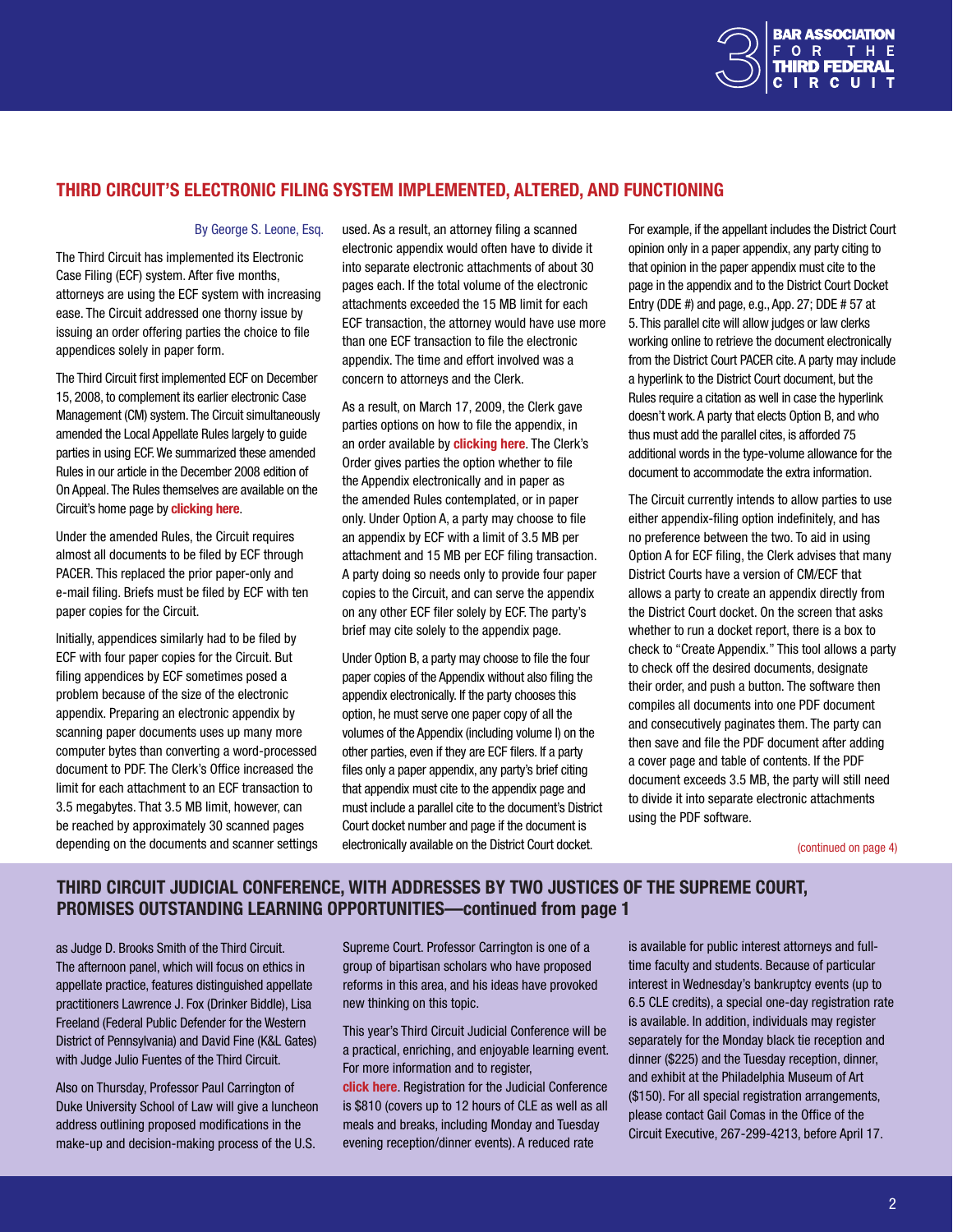# <span id="page-2-0"></span>Decision of Interest

#### *Kaufman v. Allstate N.J. Ins. Co.,* No. 08-4911 (March 26, 2009)

The federal Class Action Fairness Act (CAFA) confers jurisdiction on federal courts over certain class actions in which any defendant and any class member are citizens of different states. In *Kaufman*, the Third Circuit recently became the first court of appeals to consider two important issues related to CAFA's "local controversy" exception to this grant of federal jurisdiction: the application of the "principal injuries" provision, and whether the "significant basis" provision requires all plaintiffs to assert claims against the local defendant.

CAFA's "local controversy" exception directs district courts to "decline to exercise jurisdiction" over a putative class action where two thirds of the plaintiffs and at least one defendant are citizens of the state where the action was filed, and in addition: (1) the local defendant's "alleged conduct forms a significant basis for the claims" and (2) the "principal injuries resulting from the alleged conduct or any related conduct of each defendant were incurred in [that] State."

*Kaufman* involved state-law claims by nine plaintiff-insureds against six automobile insurance companies that originated in New Jersey state court. Plaintiffs voluntarily dismissed three of the insurer-defendants – of the remaining three insurerdefendants, only one was a citizen of New Jersey. After the insurers removed the case, the district court granted the plaintiffs' motion to remand based on CAFA's local controversy exception.

On appeal, the Circuit agreed with the district court that the principal injuries provision of the local controversy exception had been satisfied, but it remanded for further consideration of the significant basis provision. The Circuit first concluded that the district court had erred by considering all six original defendants in its "significant basis" analysis, rather than only the three defendants remaining in the action. The Circuit noted that CAFA expressly provides that "class member citizenship may be determined even after the time of filing" and that district courts should take into account only defendants presently in the action when considering the local controversy exception.

The Circuit then rejected the insurers' contention that the "significant basis" provision required that all plaintiffs must assert claims against the local defendant in order to support a remand under the "local controversy" exception, concluding that "[i] f the local defendant's alleged conduct is a significant part of the alleged conduct of all the Defendants, then the significant basis provision is satisfied."

Finally, the Circuit held that the "principal injuries" requirement is satisfied when either principal injuries resulting from the alleged conduct were incurred in the state or when principal injuries resulting from any related conduct were incurred in the state.

*Kaufman* is the first appellate clarification of the "significant basis" and "principal injuries" provisions of CAFA's local controversy exception to federal jurisdiction and provides helpful guideposts for future litigation under CAFA.

#### FROM THE PRESIDENT'S DESK—continued from page 1

state courts, will feature the chief justices of the Supreme Courts of Delaware, New Jersey and Pennsylvania, along with Judge D. Brooks Smith of the Third Circuit. The second panel, on the ethics of appellate advocacy, will consist of seasoned criminal and civil appellate practitioners and Judge Julio M. Fuentes of the Third Circuit. A luncheon address by Professor Paul Carrington of Duke University will be of particular interest to 3CBA members: Professor Carrington will outline his recent proposals for modifying the make-up and decisionmaking process of the U.S. Supreme Court. Additional sessions and networking events promise an unparalleled social and educational event. Read more about it elsewhere in this newsletter (Third Circuit Judicial Conference, with Addresses by Two Justices of the Supreme Court, Promises Outstanding Learning Opportunities, p. \_\_), and be sure to register by [clicking here](http://www.ca3.uscourts.gov/judconf2009/confindex.htm).

I am grateful to the members of the Board of Governors who will continue to serve in the coming year. I would also like to thank our outgoing board members Paul Fishman and Loren Myers for their valuable contributions and service to the Association. In addition, I would like to introduce three new board members. Edna Ball Axelrod served for seven years as Chief of Appeals in the United States Attorney's Office for the District of New Jersey. Since then, her private practice has concentrated upon federal appeals and federal criminal defense. Charles (Chip) Becker manages the appellate and legal issues practice at Kline & Specter, P.C., in Philadelphia. He currently serves on the Pennsylvania Supreme Court's Appellate Courts Procedural Rules Committee and is a member of the American Law Institute. Edna and Chip both occupy at-large seats on the Board of Governors. Filling the seat for the Western District of Pennsylvania is Witold (Vic) Walczak, Legal Director of the ACLU of Pennsylvania. Vic specializes in free-speech and religious-liberty cases, and he has received many honors for his work. I look forward

to the contributions that Edna, Chip and Vic will make as new members of the board.

You can contribute to the 3CBA, too, by getting involved with one of our committees. Peter Goldberger and George Leone head up the Rules Committee, which provides input to the Court on proposed revisions of local rules. Bob Graci chairs the Program Committee, planning CLE events throughout the year. Colin Wrabley edits the newsletter that is distributed quarterly to all of our members. Any of these committee chairs would welcome your involvement in shaping the activities of the 3CBA.

For those of you who have renewed your membership in the Association, thank you. For those of you who are considering it, please do so. Our success as an organization depends on the support of our members. If you have questions or comments, don't hesitate to contact me. With your help, I look forward to another productive and rewarding year.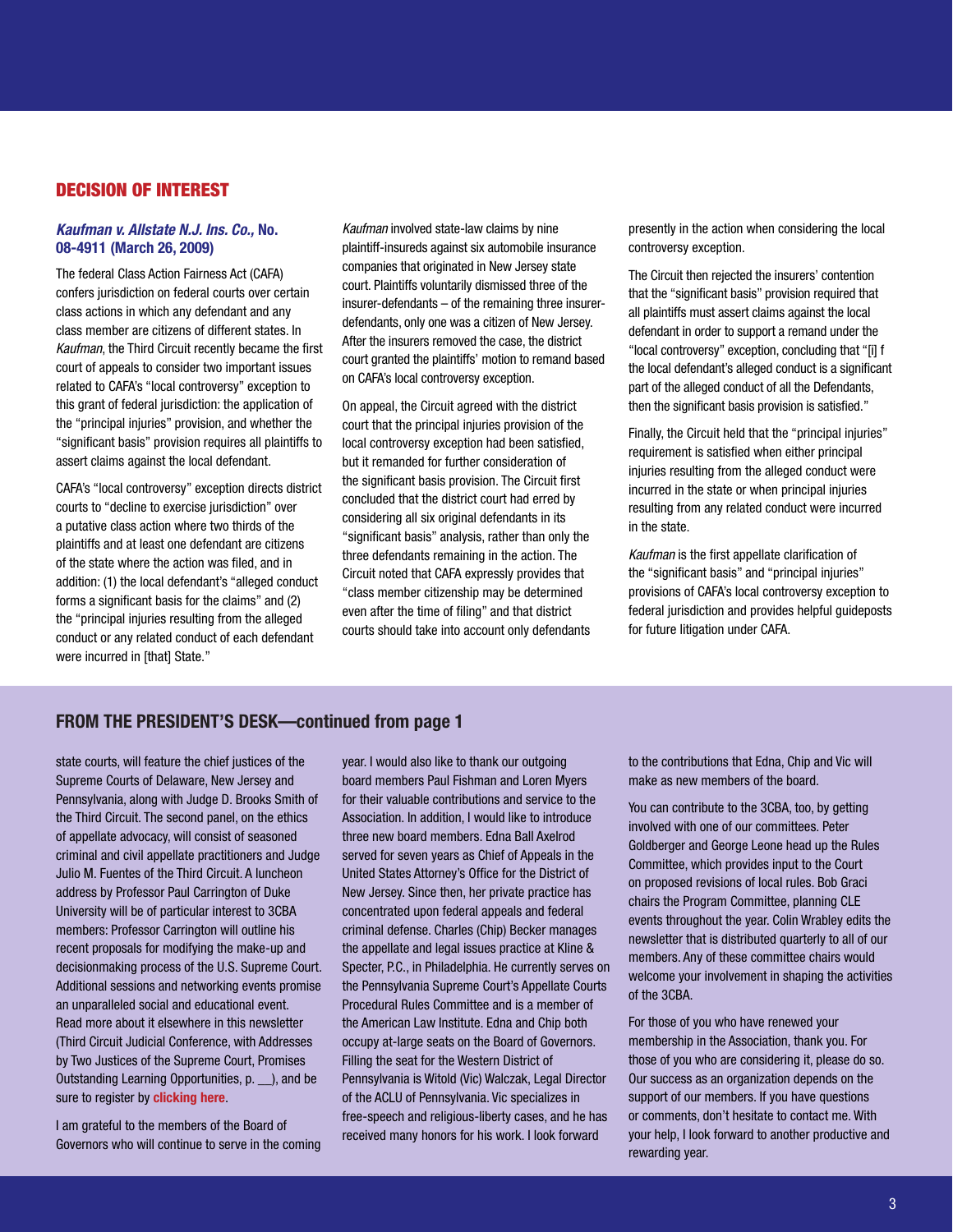

# <span id="page-3-0"></span>Third Circuit's Electronic Filing System Implemented, Altered, and Functioning—continued from page 2

Other than the appendix-filing issue, implementation of ECF has proceeded apace and attorneys have become increasingly acclimated to the new system. The Clerk's Office provided training on ECF throughout Pennsylvania, New Jersey, Delaware, and the Virgin Islands. On April 6, 2009, members of the Clerk's Office joined the 3CBA's President-Elect Stephen M. Orlofsky in a joint seminar with the New Jersey Institute for Continuing Legal Education in New Brunswick. The Clerk's Office continues to provide in-person training on the second Wednesday of each month in Philadelphia. Online training, attorney registration, the CM/ECF User Manual, and the answers to frequently-asked questions are available on the Circuit's CM/ECF website by [clicking here](http://www.ca3.uscourts.gov/ecfwebsite/default.aspx). The Circuit also operates an ECF help desk, which can be telephoned between 9 a.m. and 4 p.m. at 267-299-4970 or reached by [e-mail](mailto: ecf.helpdesk@ca3.uscourts.gov).

One issue addressed in both the local and national frequently-asked questions concerns the hardware and software needed to use ECF. The system requires updated versions of some software (e.g., Java), and is being adapted to work with more recent versions of other software (e.g., Adobe 9.0). Temporarily, however, users of Adobe 9 must learn to downgrade their documents to Adobe 8 compatibility before filing. More information is available on the Third Circuit CM/ECF website.

Other frequently-asked questions concern attorney registration. An attorney seeking to file documents or have documents filed in his name must register to obtain an ECF login and password from the Third Circuit, which differs from the PACER login and passwords for District Courts (but may be the same as used for other Circuits). An attorney can also register secondary e-mail addresses so that ECF notices will also go to a staff assistant, to a central e-mail site for the firm, etc. An attorney's ECF login and password serve as her signature, so they should be used to file documents in her name. The attorney's name preceded by "s/" must appear on the signature line for briefs, motions, and similar filings. A staff member may use his own name preceded by "s/" to sign certificates of service. An attorney should register and/or file her entry of appearance at least several days before seeking to file other documents to allow PACER and the Clerk's Office to process the registration and/or entry.

Problems occasionally arise in filing documents. Parties are encouraged to review the bottom of the initial ECF filing screen to ensure their documents are filed only under the correct docket numbers. The Circuit's CM/ECF User's Manual contains a list of the "events" (categories of submissions) under which documents can be filed, and the Clerk has added new events as experience warrants. The Circuit's amended Rules and CM/ECF website also contain instructions concerning filing and viewing sealed and restricted documents. Parties are encouraged to call the Clerk's Office if they desire assistance filing sealed documents. (Certain document types, such as Pre-Sentence Investigation Reports and Statements of Reasons in criminal sentencing appeals, are automatically filed under seal without special action by the Filing User.)

Another area where attorneys should gain familiarity is redaction. Under Fed. R. App. P. 25(a)(5) and Local Appellate Rule 113.12, a party filing or attaching a document, whether in paper or electronic format, generally must redact Social Security and taxpayer ID numbers, financial account numbers, dates of birth, names of minor children, and home addresses in criminal cases. The Judicial Conference's Privacy Policy is available on the Circuit's website by [clicking here](http://www.ca3.uscourts.gov/internet/General%20Information/Privacy.pdf). The filing attorney has the responsibility to comply with these rules to avoid problems with public disclosure of this sensitive, private information. Software programs may be available to help.

To ease ECF filing, the Circuit has made many of its forms available in writable PDF format. The forms are available on the Circuit's website by [clicking here](http://www.ca3.uscourts.gov/coaforms.htm). Once the form is filled in, but before ECF filing, the form should be "published" to PDF using software such as Adobe Writer to "lock" the text of the document, or printed to paper and scanned.

The Circuit's new ECF system, unsurprisingly, has met with a few initial challenges, but it has eliminated delays in filings reaching the Circuit, has given instant notice of filings to ECF users, and has reduced some costs of paper filing, service, and mailing. Allowing enough time to carefully use ECF is key. The Clerk's Office remains available to help, and the 3CBA will continue to work with the Clerk to ease the difficulties and increase the benefits of the CM/ECF system.

Peter Goldberger, co-chair of the 3CBA's Rules Committee along with George Leone, contributed to this article.

### Membership Renewal

The 3CBA is asking all members who have not renewed their membership to do so now. Your participation ensures that we can continue to distribute our newsletter and provide highquality CLE programs of interest to Third Circuit practitioners. Membership is \$40.00 (\$25.00 for students; free for judges, clerks, staff, and attorneys admitted fifty years or longer).

You can print a membership/renewal form by following the link on the front page of the [Third](http://www.ca3.uscourts.gov/)  [Circuit website](http://www.ca3.uscourts.gov/). Under the heading "New from the Third Circuit!" look for "Third Circuit Bar Association." You can also mail a check, along with your name and contact information, to:

Bar Association of the Third Federal Circuit P.O. Box 4041 Brick, NJ 08723

Thank you for supporting the 3CBA and its goals of offering helpful practice aids and educational opportunities to its members.

# New Edition of Third Circuit Appellate Practice Manual Coming Soon!

PBI Press has announced that this fall it will publish the second edition of the *Third Circuit Appellate Practice Manual*, an indispensable resource for practitioners in the Third Circuit. The *Manual* covers all aspects of Third Circuit practice in chapters authored by leading appellate counsel. The second edition of the *Manual* will be accompanied by a searchable, companion CD-ROM and will include updated chapters as well as a new chapter on preserving issues for appeal and waiver.

3CBA leaders and members were integral in launching the first edition of the *Manual* and have continued their contributing roles in preparing the second edition. The 3CBA's first president, Nancy Winkelman, and its current president, James C. Martin, are the editors of the *Manual*, and many of the contributing authors are 3CBA members. The 3CBA is proud to continue its work with PBI Press on this essential appellate resource.

For more information on how to get your hands on the updated, [click here](www.pbi.org) and watch future issues of On Appeal.